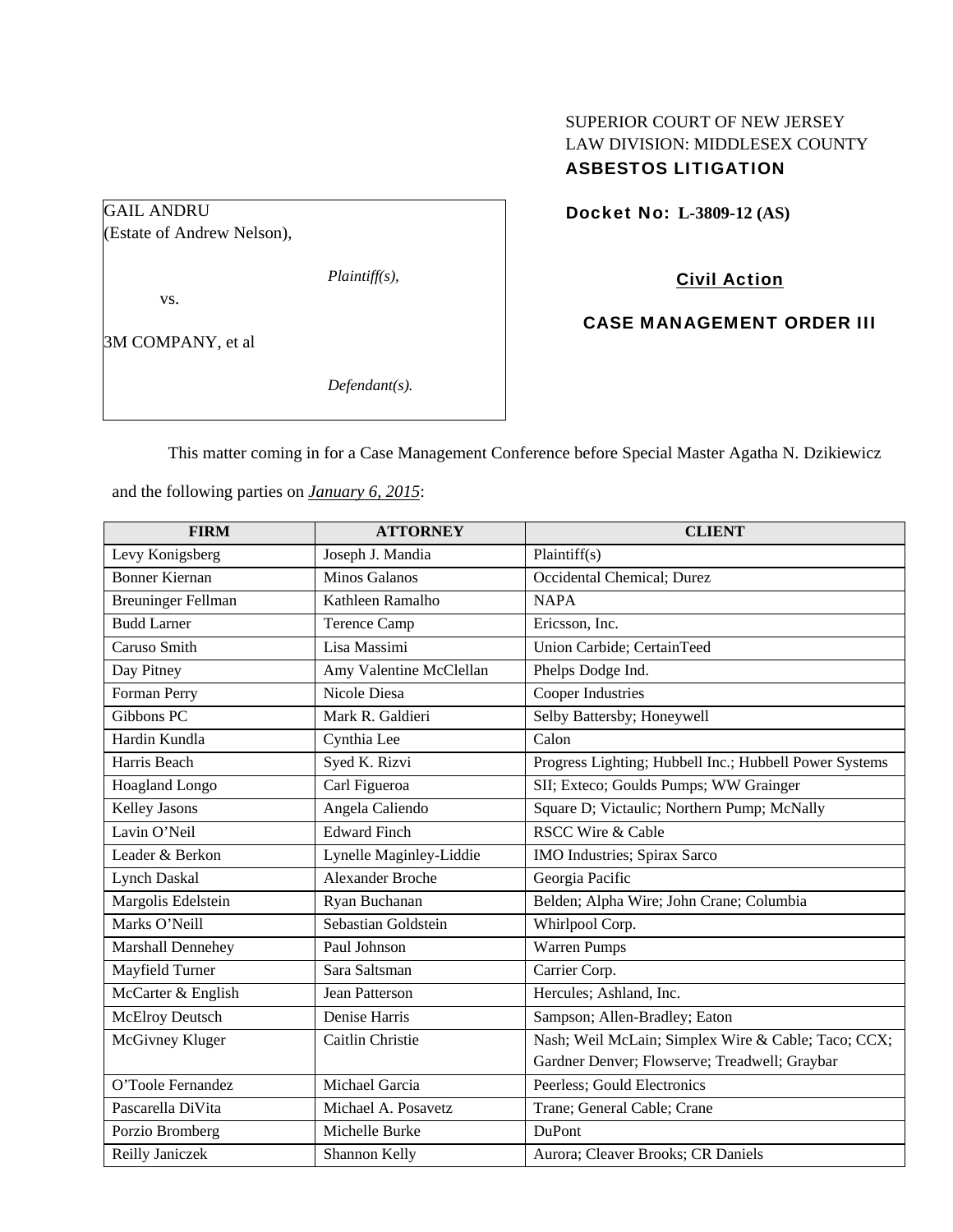| Segal McCambridge     | Joseph Gianetti        | <b>National Lighting</b>         |
|-----------------------|------------------------|----------------------------------|
| The Sultzer Law Group | Joseph S. Jacobs       | American Insulated Wire; Leviton |
| Tierney Law Office    | <b>Edward Henry</b>    | <b>Beacon Electronics</b>        |
| Vasios Kelly          | David W. Badie         | <b>Bird</b>                      |
| Wilbraham Lawler      | Elizabeth deBerardinis | <b>Buffalo Pumps</b>             |

IT IS on this **9th** day of **January, 2015** *effective from the conference date;*

## ORDERED as follows:

Counsel receiving this Order through computerized electronic medium (E-Mail) shall be deemed by the court to have received a copy of the filed original court document. Any document served pursuant to this Order shall be deemed to be served by mail pursuant to *R*.1:5-2.

## **DISCOVERY**

- March 31, 2015 Fact discovery, including depositions, shall be completed by this date. Plaintiff's counsel shall contact the Special Master within one week of this deadline if all fact discovery is not completed.
- April 30, 2015 Depositions of corporate representatives shall be completed by this date.

## **EARLY SETTLEMENT**

| February 11, 2015            | The settlement conference previously scheduled on this date is <b>cancelled</b> .                                                                                                                                                                                                                                                                       |  |  |
|------------------------------|---------------------------------------------------------------------------------------------------------------------------------------------------------------------------------------------------------------------------------------------------------------------------------------------------------------------------------------------------------|--|--|
| April 30, 2015               | The settlement conference previously scheduled on this date is <b>cancelled</b> .                                                                                                                                                                                                                                                                       |  |  |
| April 10, 2015               | Settlement demands shall be served on all counsel and the Special Master by this<br>date.                                                                                                                                                                                                                                                               |  |  |
| May 8, 2015 $\omega$ 10:00am | Early settlement conference. All defense counsel shall appear with<br>authority to negotiate settlement and have a representative authorized to<br>negotiate settlement available by phone. Any request to be excused from<br>the settlement conference shall be made to the Special Master no later<br>than 4:00pm of the day prior to the conference. |  |  |

### **SUMMARY JUDGMENT MOTION PRACTICE**

- May 29, 2015 Summary judgment motions shall be filed no later than this date.
- June 26, 2015 Last return date for summary judgment motions.

### **MEDICAL DEFENSE**

- July 31, 2015 Plaintiff shall serve additional medical expert report by this date.
- August 31, 2015 Defendants shall identify its medical experts and serve medical expert reports, if any, by this date.

\_\_\_\_\_\_\_\_\_\_\_\_\_\_\_\_\_\_\_\_\_\_\_\_\_\_\_\_\_\_\_\_\_\_\_\_\_\_\_\_\_\_\_\_\_\_\_\_\_\_\_\_\_\_\_\_\_\_\_\_\_\_\_\_\_\_\_\_\_\_\_\_\_\_\_\_\_\_\_\_\_\_\_\_\_\_\_\_\_\_\_\_\_\_\_\_\_\_\_\_\_\_\_\_\_\_\_\_\_\_